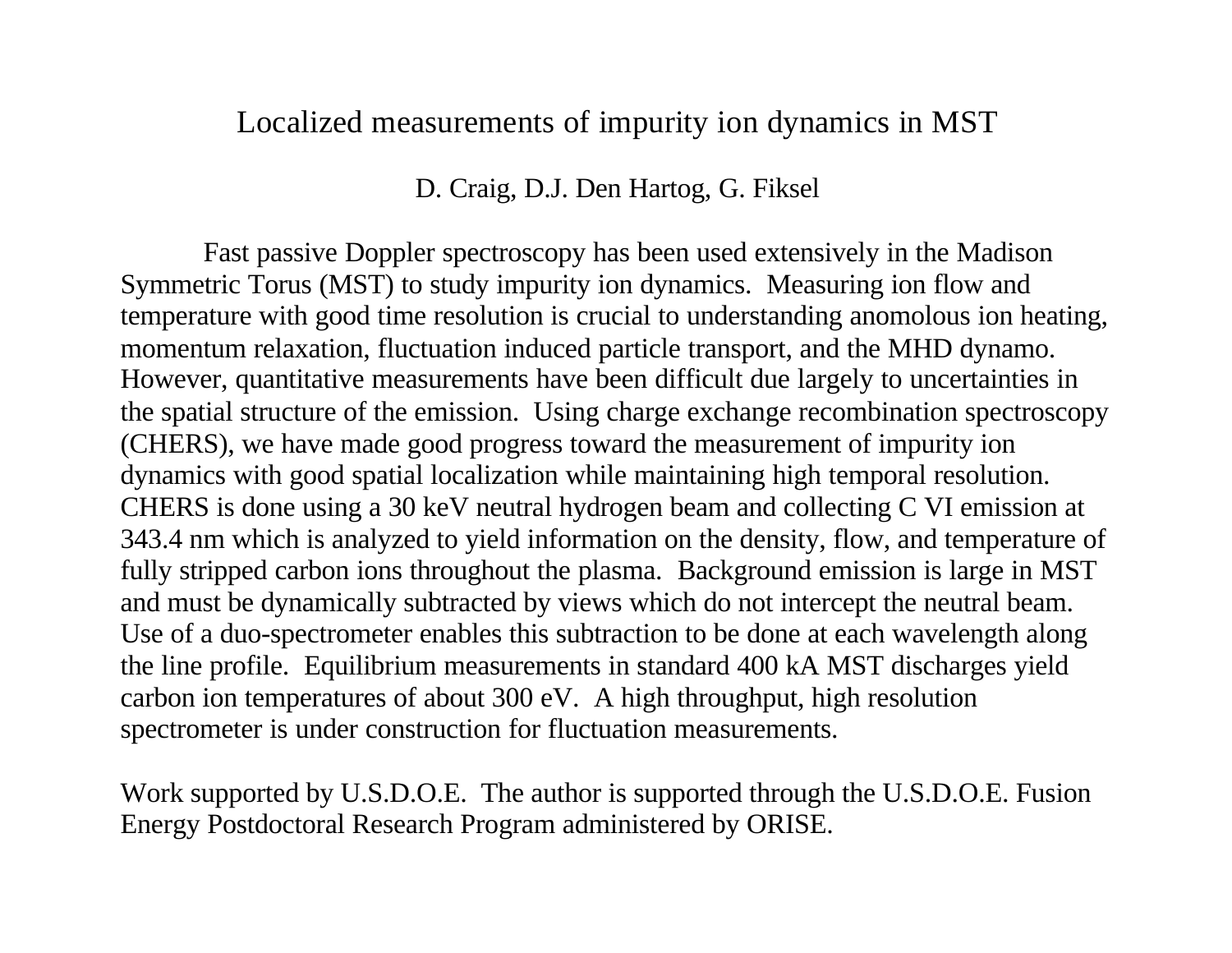## **Physics Questions to Address**

- What is the ion temperature profile in MST and how does it change during relaxation events?
- What is the momentum profile in MST and how does it change during relaxation events?
- What is the radial structure of core-resonant flow fluctuations?
- What is the magnitude and radial structure of the MHD dynamo  $(\tilde{v} \times b)$ ? Is the contribution from each mode localized or broad?  $\frac{1}{1}$  $\widetilde{\mathbf{v}}\times$
- What is the transport from flow fluctuations in the core?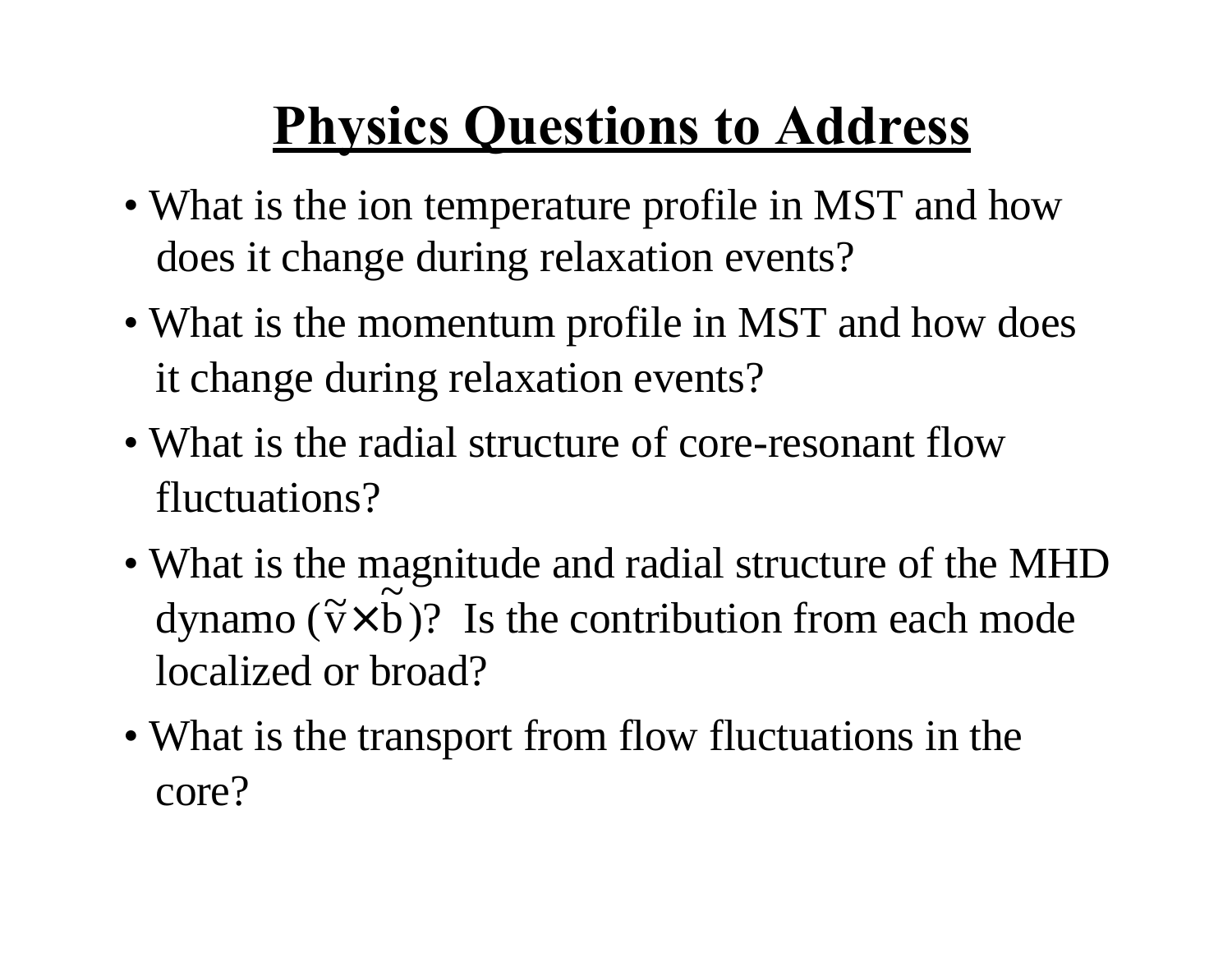## **Main Points**

- Localized ion temperature measurements are now underway in MST.
- First results indicate central  $T_i = 0.7$ -0.8  $T_e$  in standard plasmas and  $0.3$ - $0.5$   $T_e$  in improved confinement plasmas.
- Increased time resolution and flow measurements will rely on a new high throughput spectrometer under construction.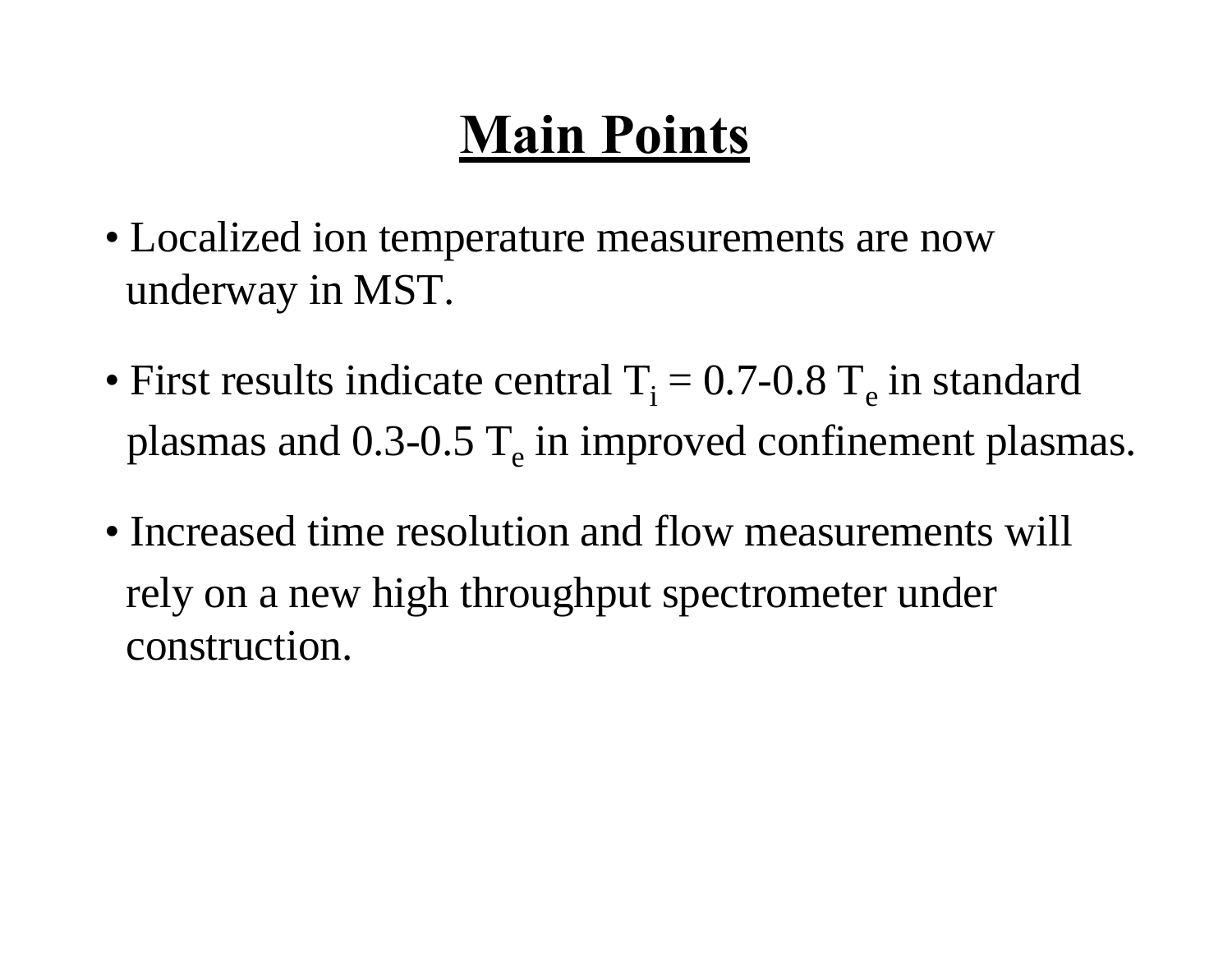## **Experimental Layout**



*Poloidal Cross-section*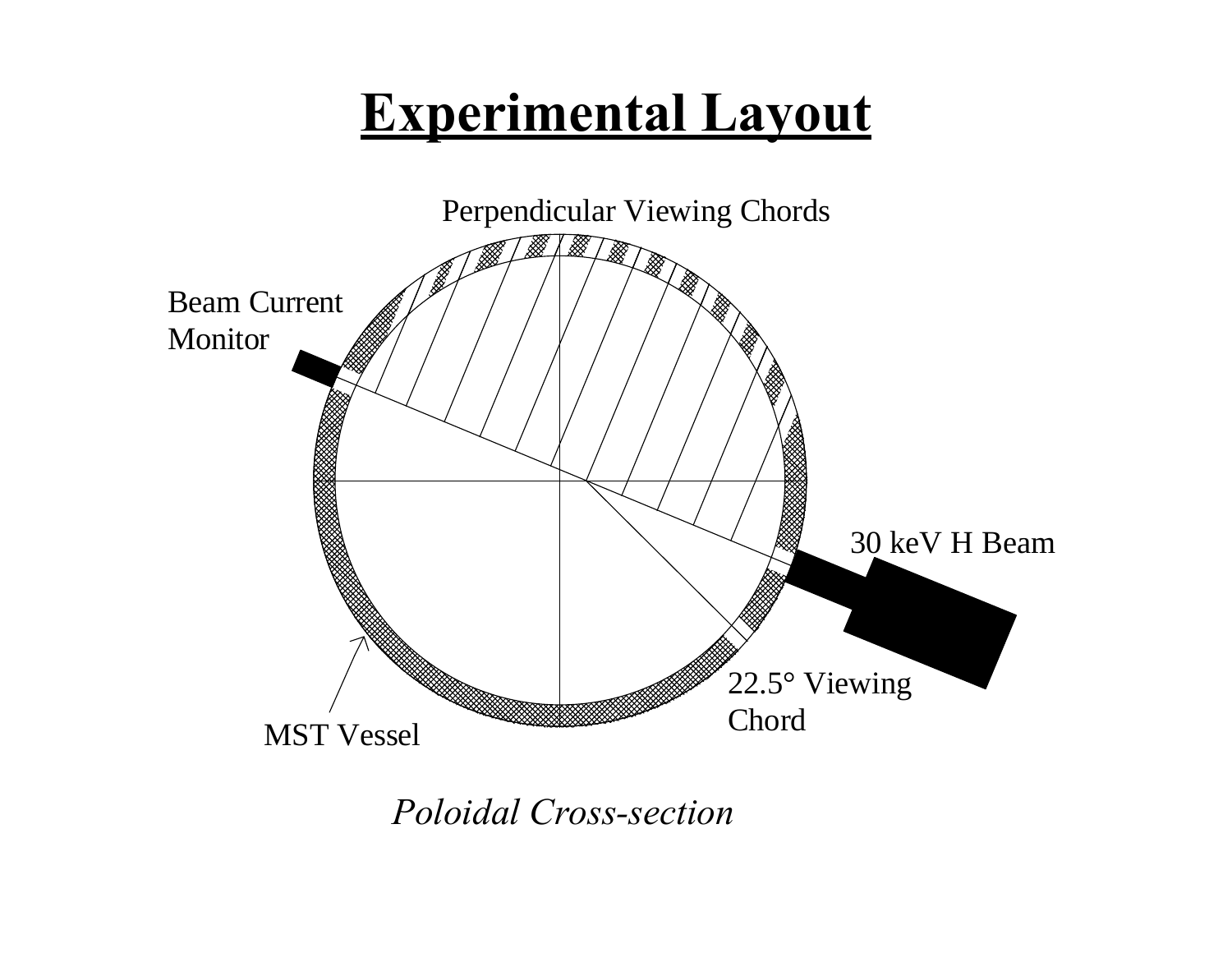## **CHERS Made Possible by Diagnostic Neutral Hydrogen Beam**

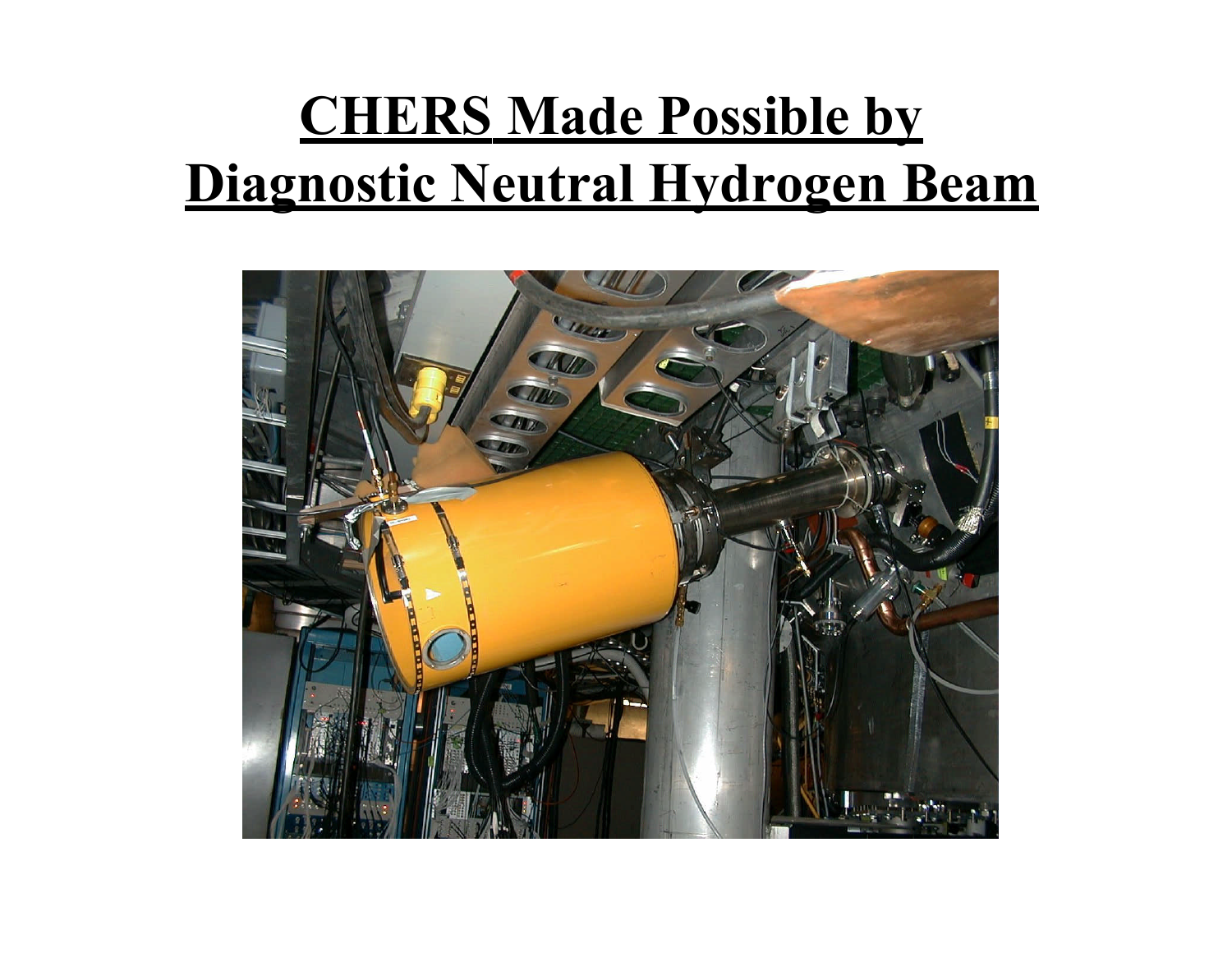## **Diagnostic Neutral Beam Characteristics**

- 30 keV, 4 A neutral H beam
- Low divergence (15 mrad)
- Small diameter (4 cm)
- High beam density (0.4 A/cm<sup>2</sup>)
- 3 ms duration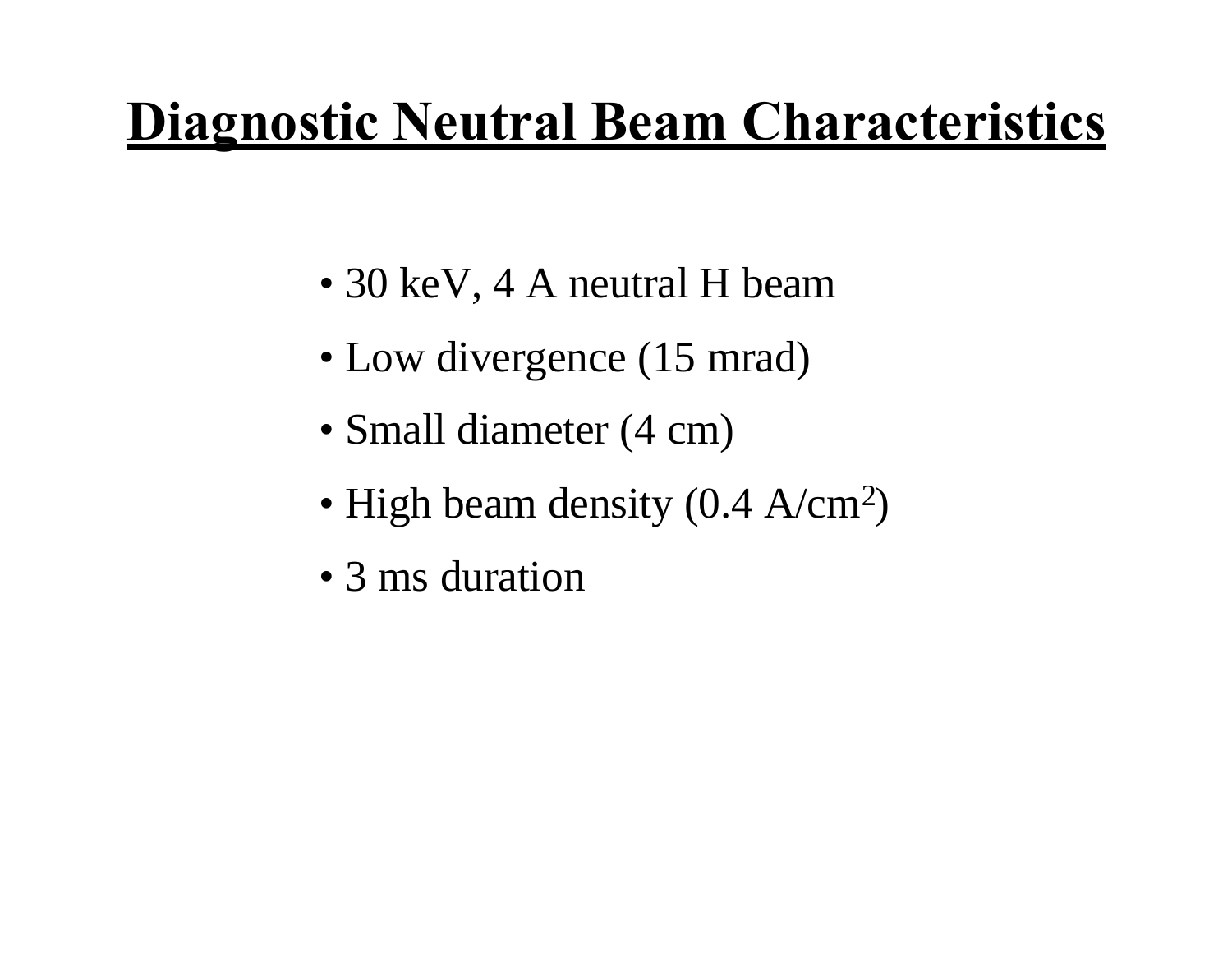## **CHERS Principles of Operation**

• CHERS allows localized measurement of impurity ion density, flow, and temperature via observation of the shape and intensity of line emission from:

$$
H^0 + A^{Z+} \rightarrow H + A^{(Z-1)+} (n,l)
$$

$$
A^{(Z-1)+}(n,l) \to A^{(Z-1)+}(n',l')+h\nu
$$

Transitions Surveyed in MST

| He II | $4 - 3$ | $4685.24 \text{ Å}$ |
|-------|---------|---------------------|
| B V   | $7 - 6$ | $4944.7 \text{ Å}$  |
|       | $6 - 5$ | $2981.4 \text{ Å}$  |
| C VI  | $8 - 7$ | 5290.53 $\AA$       |
|       | $7 - 6$ | $3433.69 \text{ Å}$ |
| O VII | $9 - 8$ | 4340.58 Å           |
|       | $8 - 7$ | 2975.83 Å           |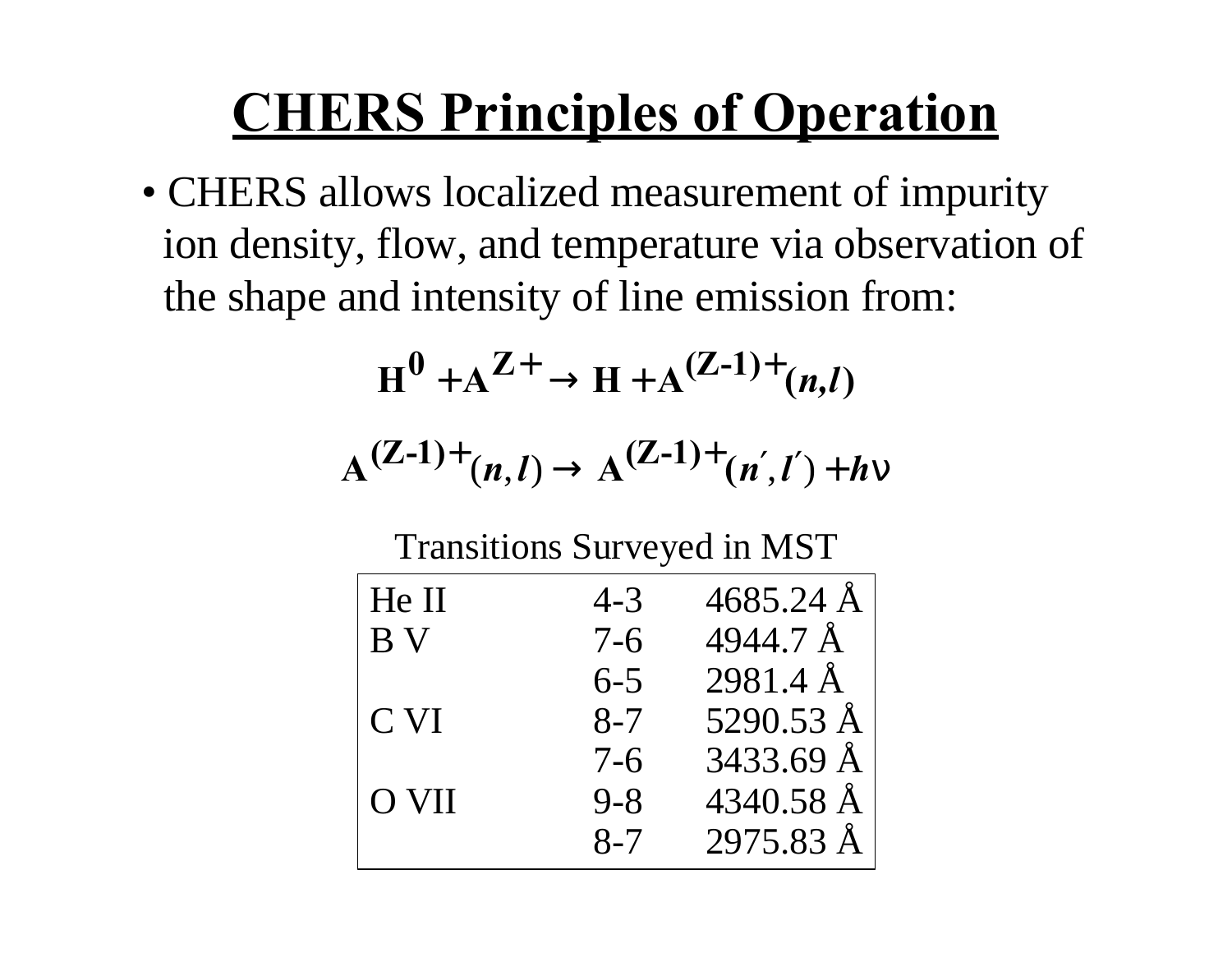## **C VI Transition @ 3434 Å Best in MST**

• The C VI line at 3434 Å gives the highest signal-to-noise of any candidate line surveyed in MST.

-Important for getting good time resolution.

• The only possible contamination is from O VI which can likely be removed with off-beam views.

> -Off beam views necessary for dynamic C VI background subtraction as well.

• Best signal in Deuterium plasmas with low core neutral density and high electron temperature.

-Lower background C VI, higher  $C^{6+}$  density.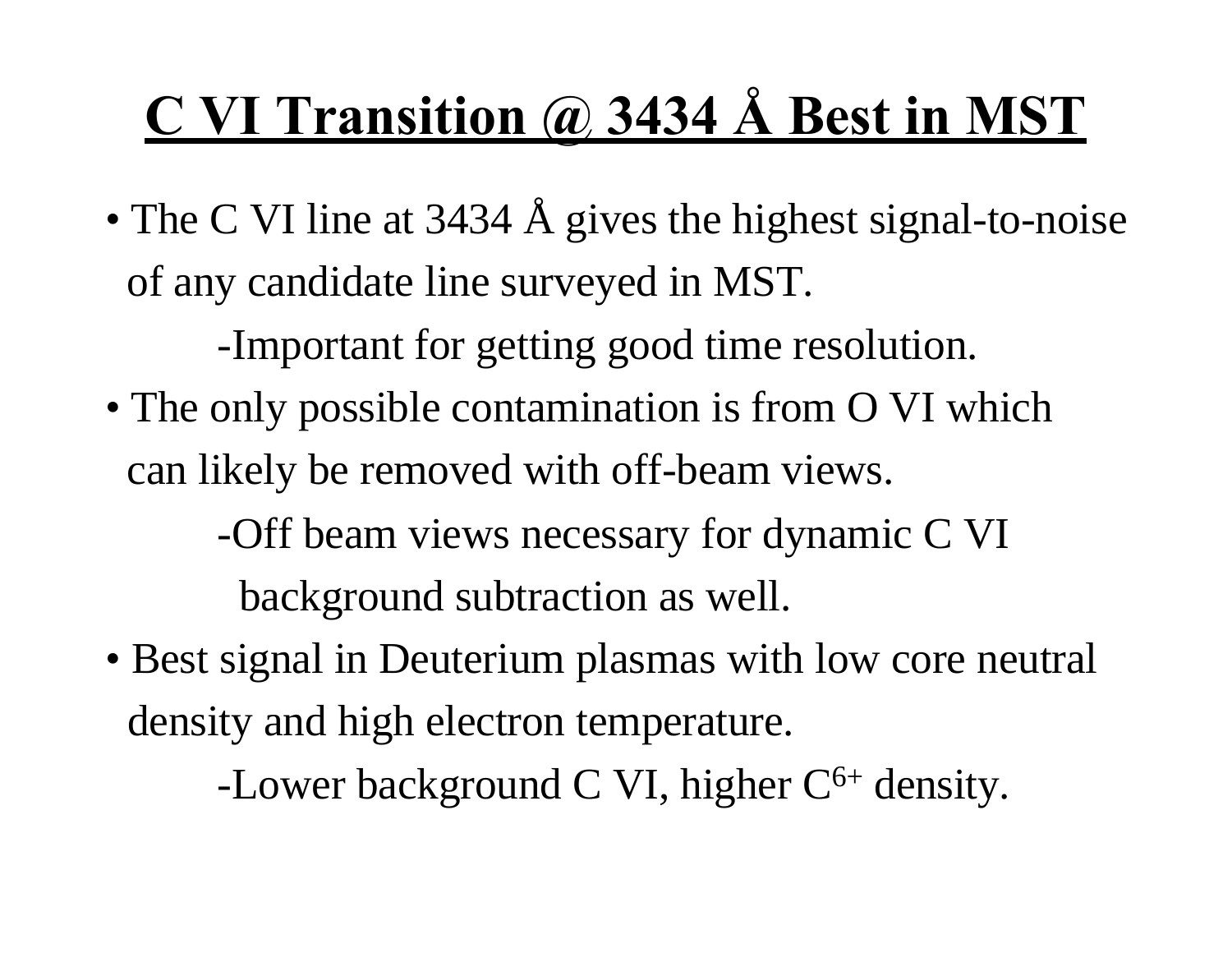## **Examples of Emission From MST**

• Use monochromators with PMT's to examine strength of charge-exchange signal.



22.5º viewing chord Intercepts large beam volume  $\Rightarrow$  large signal

90º viewing chord Better spatial resolution Lower signal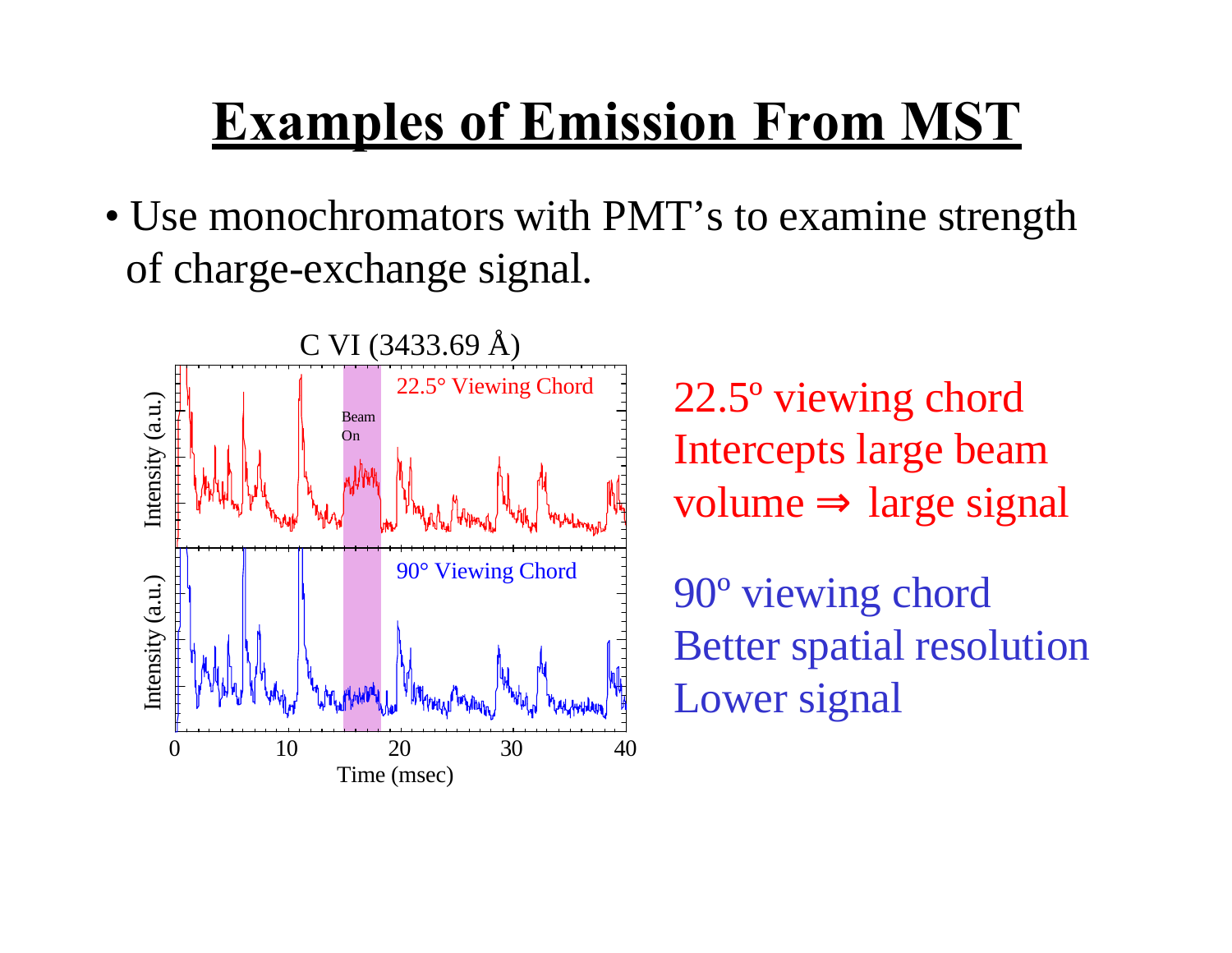## **Dynamic Background Subtraction Tested**

- Comparing 2 central perpendicular views on and off of the beam gives improved sensitivity.
- 2 Monochromators with PMT's view through the same porthole



• Expect better difference signal when subtraction is done on finer wavelength scale.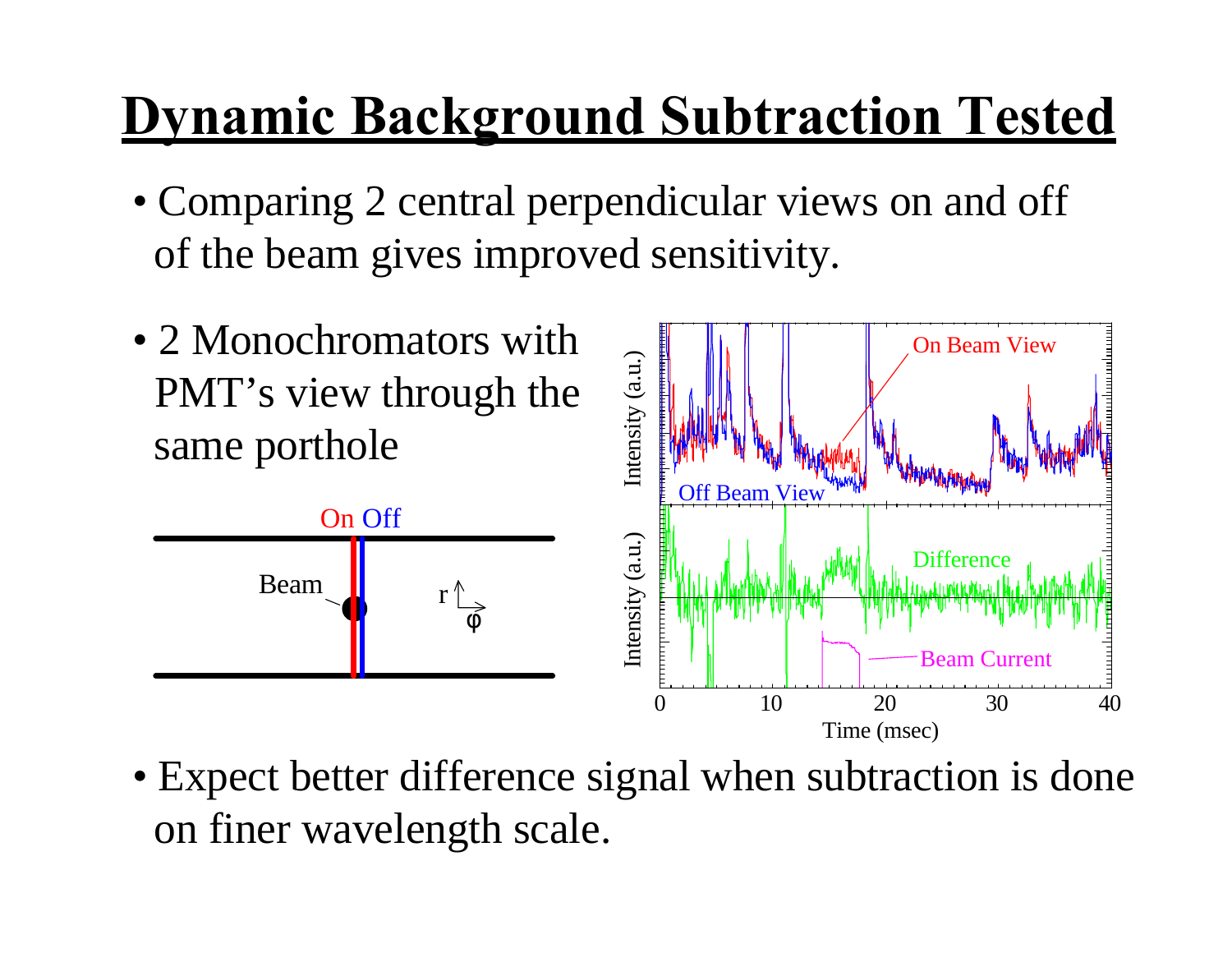## **Preliminary CHERS Measurements Using Existing Fast Doppler Spectrometer**

- 1m focal length, Czerny-Turner with 16 fiber bundles (wavelength channels) on exit plane.
- 16 PMT's detect light in all channels simultaneously.

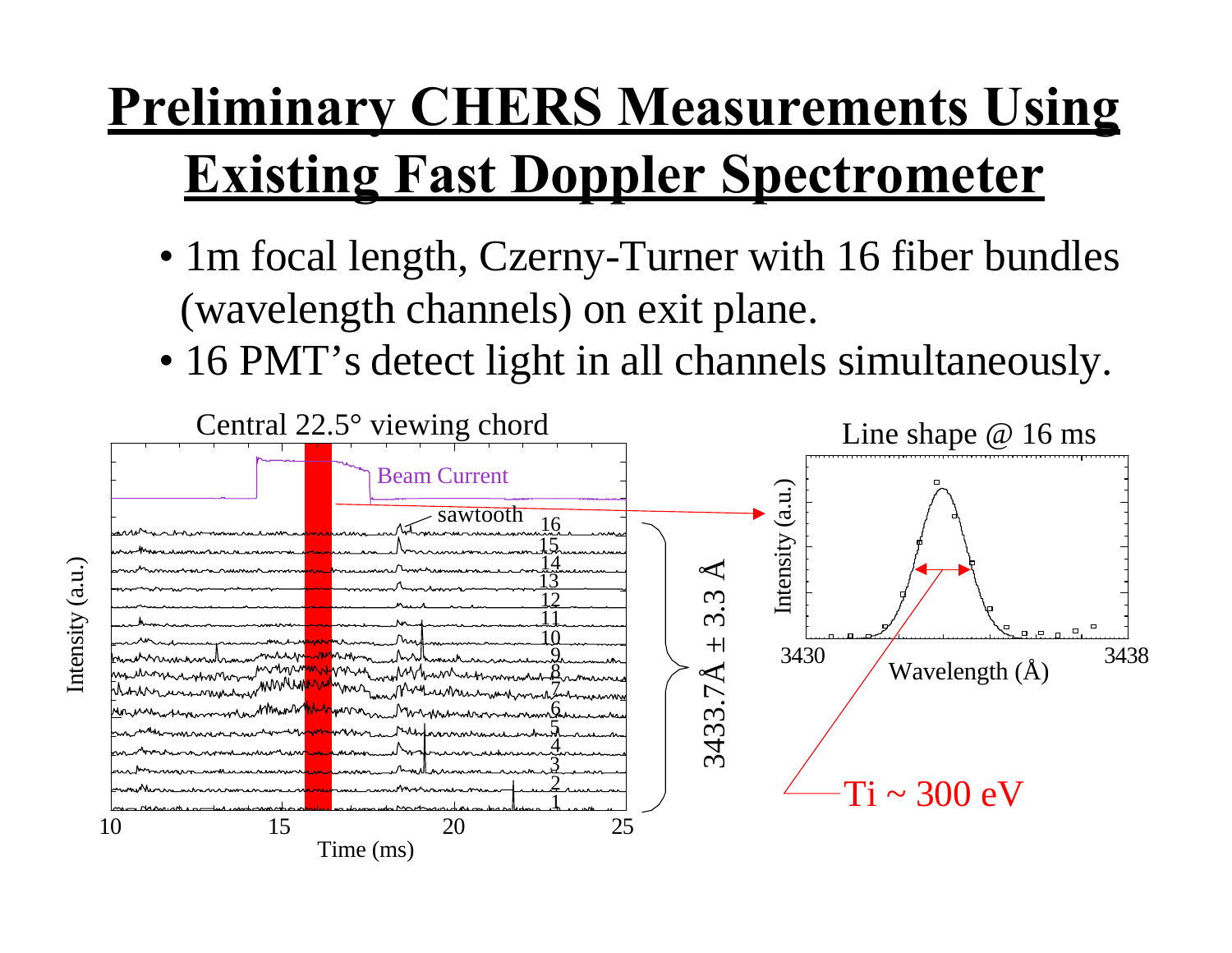## **Summary of Initial Ti Measurements**

- In standard RFP discharges,  $T_i \sim 0.7$ -0.8  $T_e$  on axis.
- During PPCD,  $T_e$  increases but  $T_i$  is unchanged. (see poster by B.E. Chapman for more on PPCD)
- Equilibrium  $T_{\text{majority}} \approx T_{\text{minority}}$  for cases studied. (see poster by J. Reardon for  $T_{\text{majority}}$ )

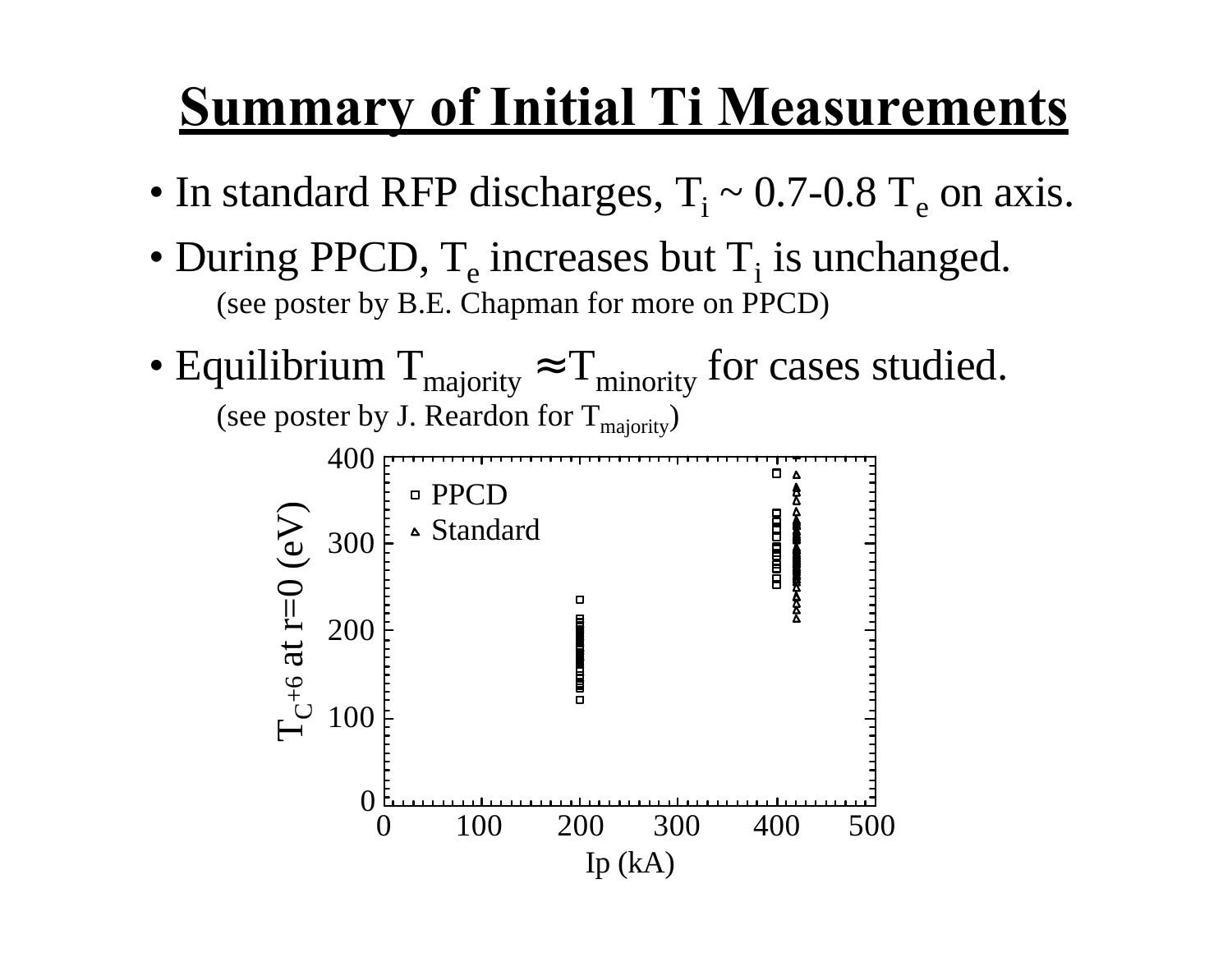## **Estimates of Local Impurity Density**

• The total detected signal is given by:



• Plugging in all the numbers, with  $\sim 0.1$  V signal gives  $n_c \approx 1\%$  n<sub>e</sub> in rough agreement with other measurements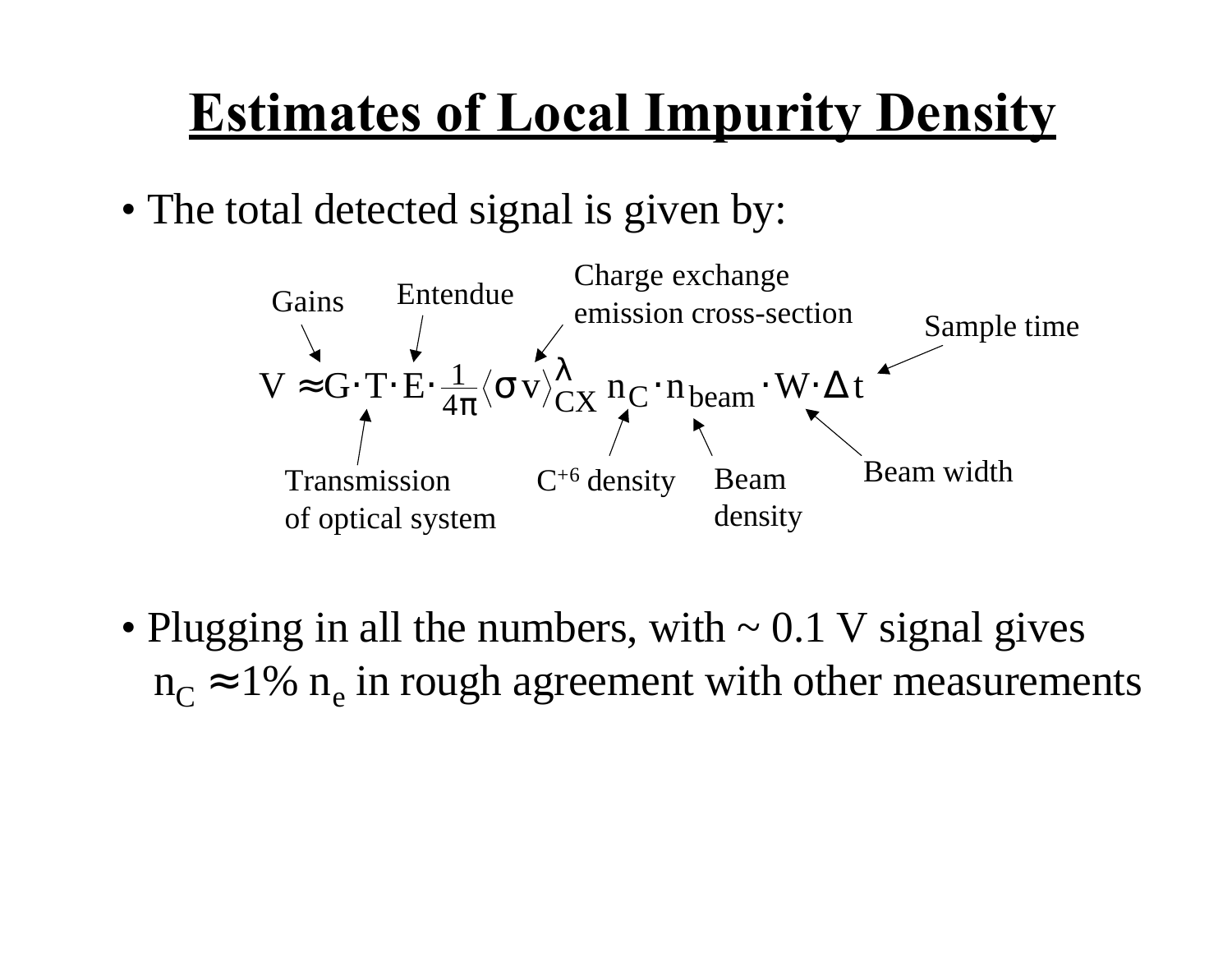# **Improved Time Resolution Requires a New Spectrometer**

- To get time resolution of 10 μs need more efficient spectrometer with:
	- High throughput
	- High dispersion
- Duo-spectrometer design will be used with one half viewing the beam and the other half for dynamic background subtraction.
- Estimated first light June 2001.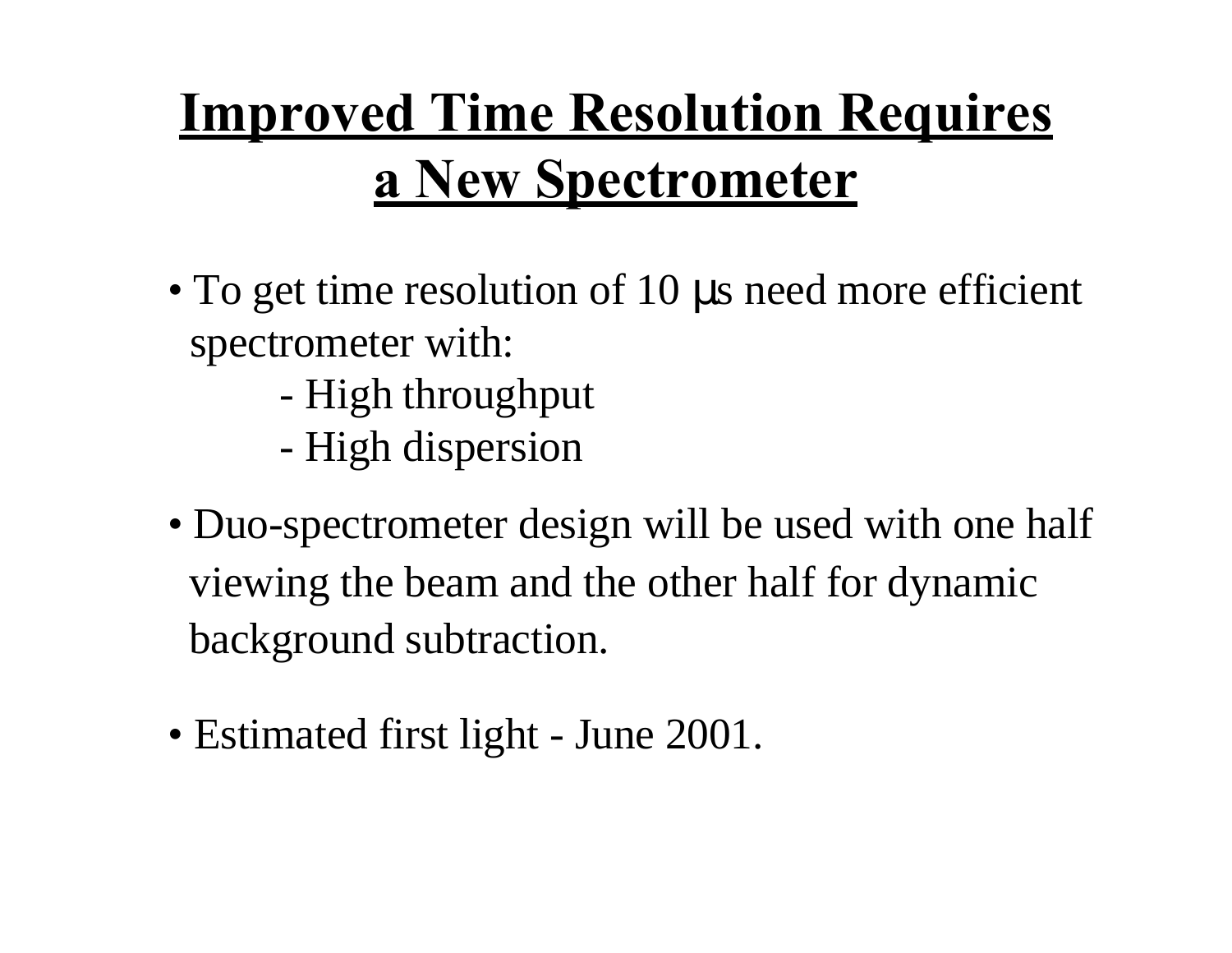#### **View of Spectrometer Design**

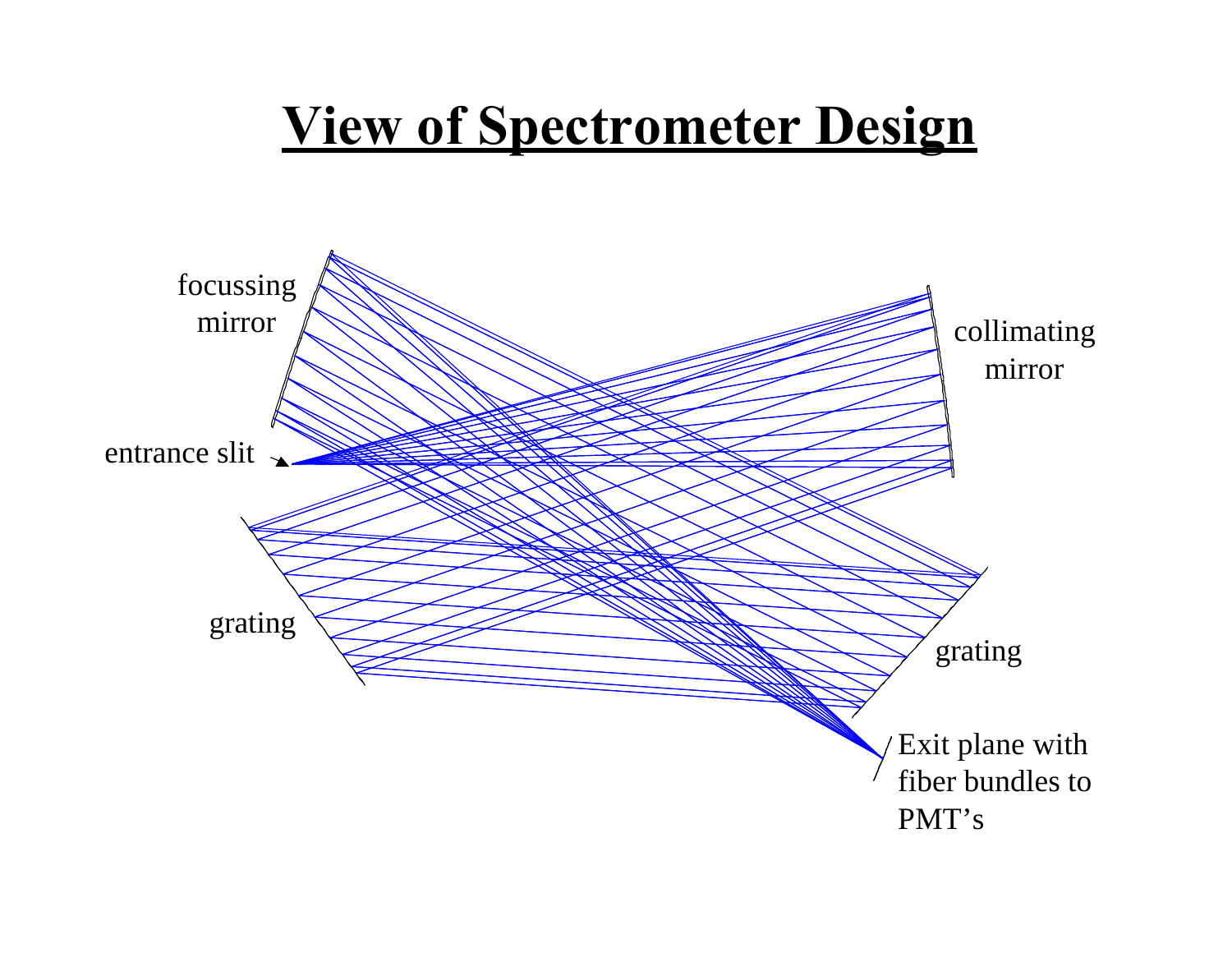## **Expected Performance of New Spectrometer**

- Spectrometer has large etendue (0.3 mm<sup>2</sup> sr) and is optimized for 343 nm.
- Expect signal  $\sim$  100x that of existing system.
- Monte Carlo modeling implies Ti should be well measured from 50 eV - 2 keV.
- Velocity measurements should be good to 0.1 km/s with an ensemble of shots.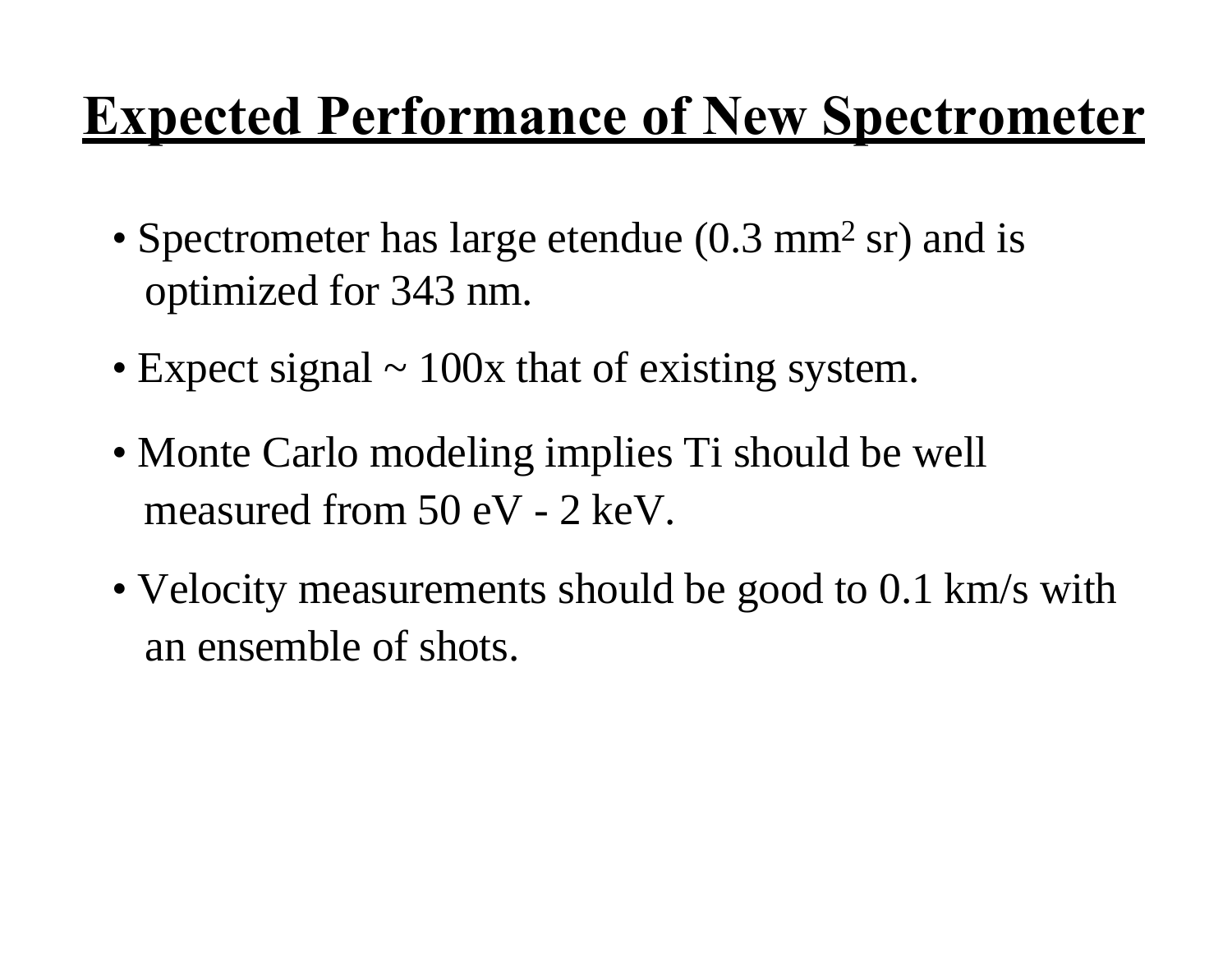## **Future Work**

- Evaluate the importance of atomic structure on temperature and velocity measurements in MST and include this in analysis.
- Determine profile and sawtooth cycle evolution of background emission.
- Use existing spectrometer to look at mean ion temperature profile in MST.
- Construct new spectrometer and begin velocity measurements.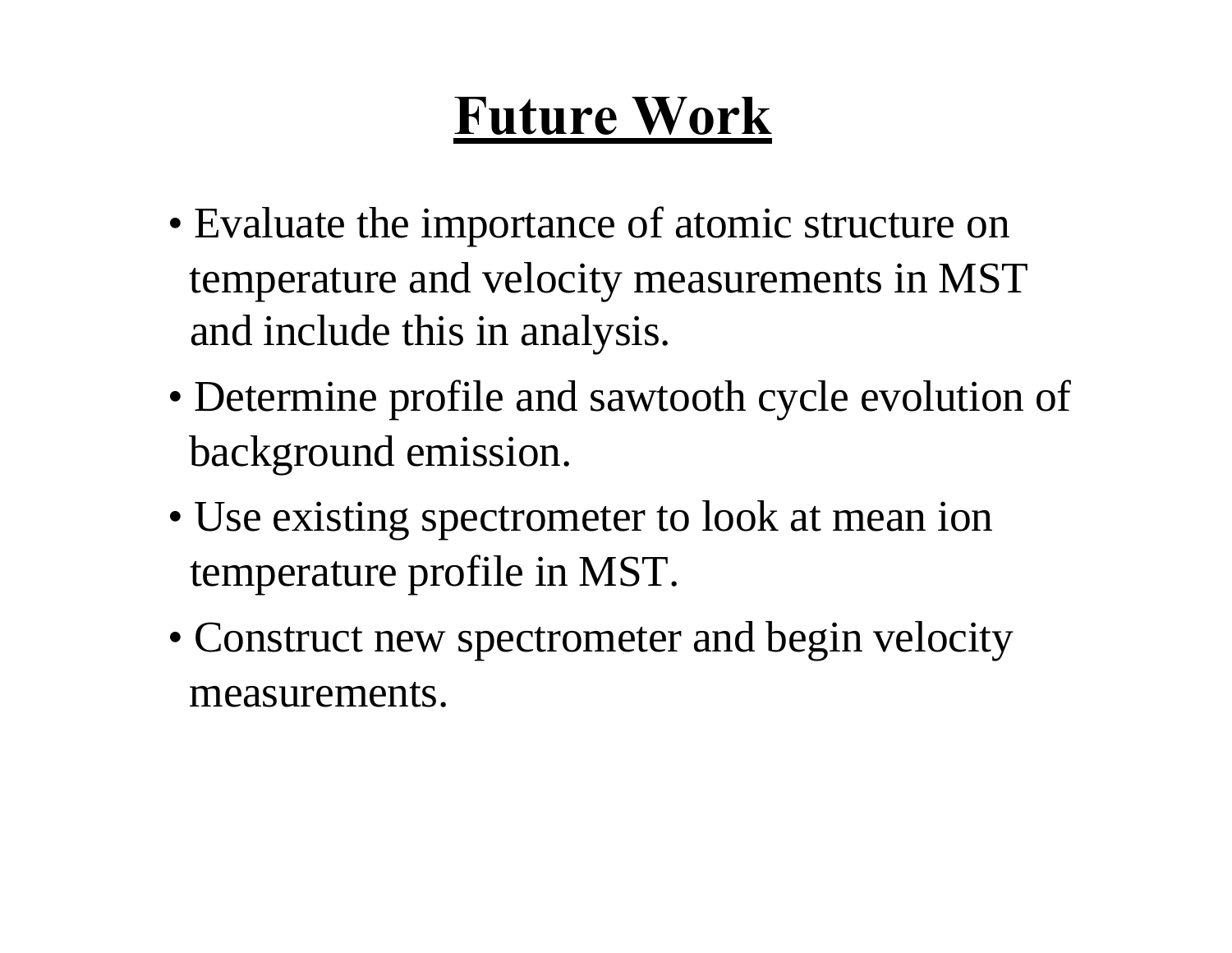#### **Summary**

- Localized measurements of impurity ion dynamics are now underway in MST.
- First results indicate central  $T_i = 0.7$ -0.8  $T_e$  in standard plasmas.
- During periods of improved confinement,  $T_e$  increases dramatically but  $T_i$  remains almost constant.
- Increased time resolution and flow measurements will rely on a new high throughput spectrometer under construction.